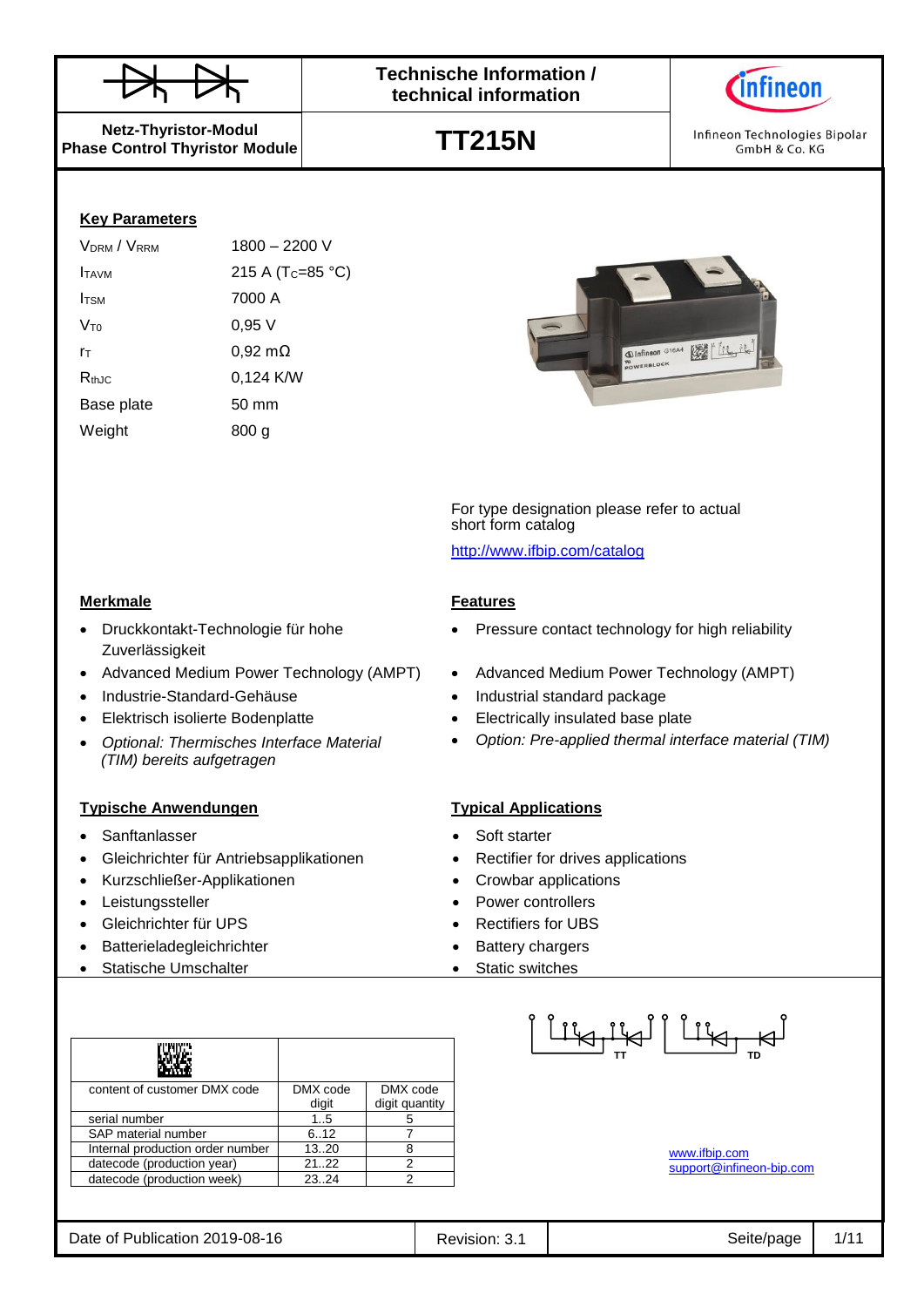



**Netz-Thyristor-Modul Phase Control Thyristor Module**

**TT215N**

Infineon Technologies Bipolar GmbH & Co. KG

|                                                                                                                                                                    | <b>TT215N</b>                                                                                                                     | <b>TD215N</b>                       |              | TD215N22KOF TIM                                    |                                   |
|--------------------------------------------------------------------------------------------------------------------------------------------------------------------|-----------------------------------------------------------------------------------------------------------------------------------|-------------------------------------|--------------|----------------------------------------------------|-----------------------------------|
| Elektrische Eigenschaften / Electrical properties                                                                                                                  |                                                                                                                                   |                                     |              |                                                    |                                   |
| Höchstzulässige Werte / Maximum rated values<br>Periodische Vorwärts- und Rückwärts-Spitzensperrspannung<br>repetitive peak forward off-state and reverse voltages | $T_{vi} = -40^{\circ}C T_{vi}$ max                                                                                                | V <sub>DRM</sub> , V <sub>RRM</sub> |              | 1800 V<br>2000 V<br>2200 V                         |                                   |
| Vorwärts-Stoßspitzensperrspannung<br>non-repetitive peak forward off-state voltage                                                                                 | $T_{vi} = -40^{\circ}C T_{vi max}$                                                                                                | $V_{DSM}$                           |              | 1800 V<br>2000 V<br>2200 V                         |                                   |
| Rückwärts-Stoßspitzensperrspannung<br>non-repetitive peak reverse voltage                                                                                          | $T_{vi} = +25^{\circ}C T_{vi max}$                                                                                                | $V_{\text{RSM}}$                    |              | 1900 V<br>2100 V<br>2300 V                         |                                   |
| Durchlaßstrom-Grenzeffektivwert<br>maximum RMS on-state current                                                                                                    |                                                                                                                                   | <b>ITRMSM</b>                       |              | 410 A                                              |                                   |
| Dauergrenzstrom<br>average on-state current                                                                                                                        | $T_c = 85^{\circ}$ C                                                                                                              | $I_{TAVM}$                          |              | $215$ A                                            |                                   |
| Stoßstrom-Grenzwert<br>surge current                                                                                                                               | $T_{\rm vj} = 25^{\circ}C, t_{\rm P} = 10 \text{ms}$<br>$T_{\rm vj} = T_{\rm vj \, max}$ , t <sub>P</sub> = 10ms                  | I <sub>TSM</sub>                    |              | 7000 A<br>6300 A                                   |                                   |
| Grenzlastintegral<br>$l^2t$ -value                                                                                                                                 | $T_{vi} = 25^{\circ}C$ , t <sub>P</sub> = 10ms<br>$T_{vi} = T_{vi \, max}$ , t <sub>P</sub> = 10ms                                | 2t                                  |              | 245000 A <sup>2</sup> s<br>198000 A <sup>2</sup> s |                                   |
| Kritische Stromsteilheit<br>critical rate of rise of on-state current                                                                                              | <b>DIN IEC 747-6</b><br>f = 50Hz, $i_{GM}$ = 1A, $di_G/dt$ = 1A/µs                                                                | $(di_T/dt)_{cr}$                    |              |                                                    | $100$ A/ $\mu$ s                  |
| Kritische Spannungssteilheit<br>critical rate of rise of off-state voltage                                                                                         | $T_{\rm vj} = T_{\rm vj \, max}$ , $V_{\rm D} = 0.67$ $V_{\rm DRM}$<br>6.Kennbuchstabe / 6 <sup>th</sup> letter F                 | $(dv_D/dt)_{cr}$                    |              | 1000 V/µs                                          |                                   |
|                                                                                                                                                                    |                                                                                                                                   |                                     |              |                                                    |                                   |
| Charakteristische Werte / Characteristic values<br>Durchlaßspannung<br>on-state voltage                                                                            | $T_{vi} = T_{vi \, max}$ , $i_T = 800 \, \text{A}$                                                                                | $V_T$                               | max.         | $1,8$ V                                            |                                   |
| Schleusenspannung<br>threshold voltage                                                                                                                             | $T_{vi} = T_{vi \, max}$                                                                                                          | V <sub>(TO)</sub>                   | max.         | $0,95$ V                                           |                                   |
| Ersatzwiderstand<br>slope resistance                                                                                                                               | $T_{vi} = T_{vi \, max}$                                                                                                          | $r_T$                               | max.         | 0,92                                               | $\mathsf{Im}\Omega$               |
| Zündstrom<br>gate trigger current                                                                                                                                  | $T_{vi} = 25^{\circ}C$ , $v_D = 12V$                                                                                              | $I_{GT}$                            | max.         | 200   mA                                           |                                   |
| Zündspannung<br>gate trigger voltage                                                                                                                               | $T_{vi} = 25^{\circ}C$ , $v_D = 12V$                                                                                              | $\rm V_{GT}$                        | max.         | $2,0$ V                                            |                                   |
| Nicht zündender Steuerstrom<br>gate non-trigger current                                                                                                            | $T_{vi} = T_{vi \, max}$ , $V_D = 12V$<br>$T_{\rm vj} = T_{\rm vj \, max}$ , $V_{\rm D} = 0.5$ $V_{\rm DRM}$                      | l <sub>GD</sub>                     | max.<br>max. |                                                    | $10 \text{ mA}$<br>$5 \text{ mA}$ |
| Nicht zündende Steuerspannung<br>gate non-trigger voltage                                                                                                          | $T_{vj} = T_{vj \, max}$ , $V_D = 0.5 V_{DRM}$                                                                                    | $\mathsf{V}_{\mathsf{GD}}$          | max.         | $0,25$ V                                           |                                   |
| Haltestrom<br>holding current                                                                                                                                      | $T_{vi} = 25^{\circ}C$ , $v_D = 12V$ , $R_A = 1\Omega$                                                                            | $I_{\mathsf{H}}$                    | max.         |                                                    | 300 mA                            |
| Einraststrom<br>latching current                                                                                                                                   | $T_{vi} = 25^{\circ}C$ , $v_D = 12V$ , $R_{GK} \ge 10\Omega$<br>$i_{GM}$ = 1A, di <sub>G</sub> /dt = 1A/µs, t <sub>g</sub> = 20µs | $\mathsf{I}_\mathsf{L}$             | max.         | 1200 mA                                            |                                   |
| Vorwärts- und Rückwärts-Sperrstrom<br>forward off-state and reverse current                                                                                        | $T_{\rm vj} = T_{\rm vj \, max}$<br>$v_D = V_{DRM}$ , $v_R = V_{RRM}$                                                             | $i_D$ , $i_R$                       | max.         |                                                    | 50 mA                             |

| prepared by: AG |  | date of publication:   2019-08-16 |  |
|-----------------|--|-----------------------------------|--|
| approved by: ML |  | revision:                         |  |

Zündverzug

gate controlled delay time

DIN IEC 747-6

 $T_{\text{vj}} = 25^{\circ}\text{C}$ ,  $i_{\text{GM}} = 1\text{A}$ ,  $di_{\text{G}}/dt = 1\text{A}/\mu\text{s}$ 

 $t_{gd}$  max. 4  $\mu s$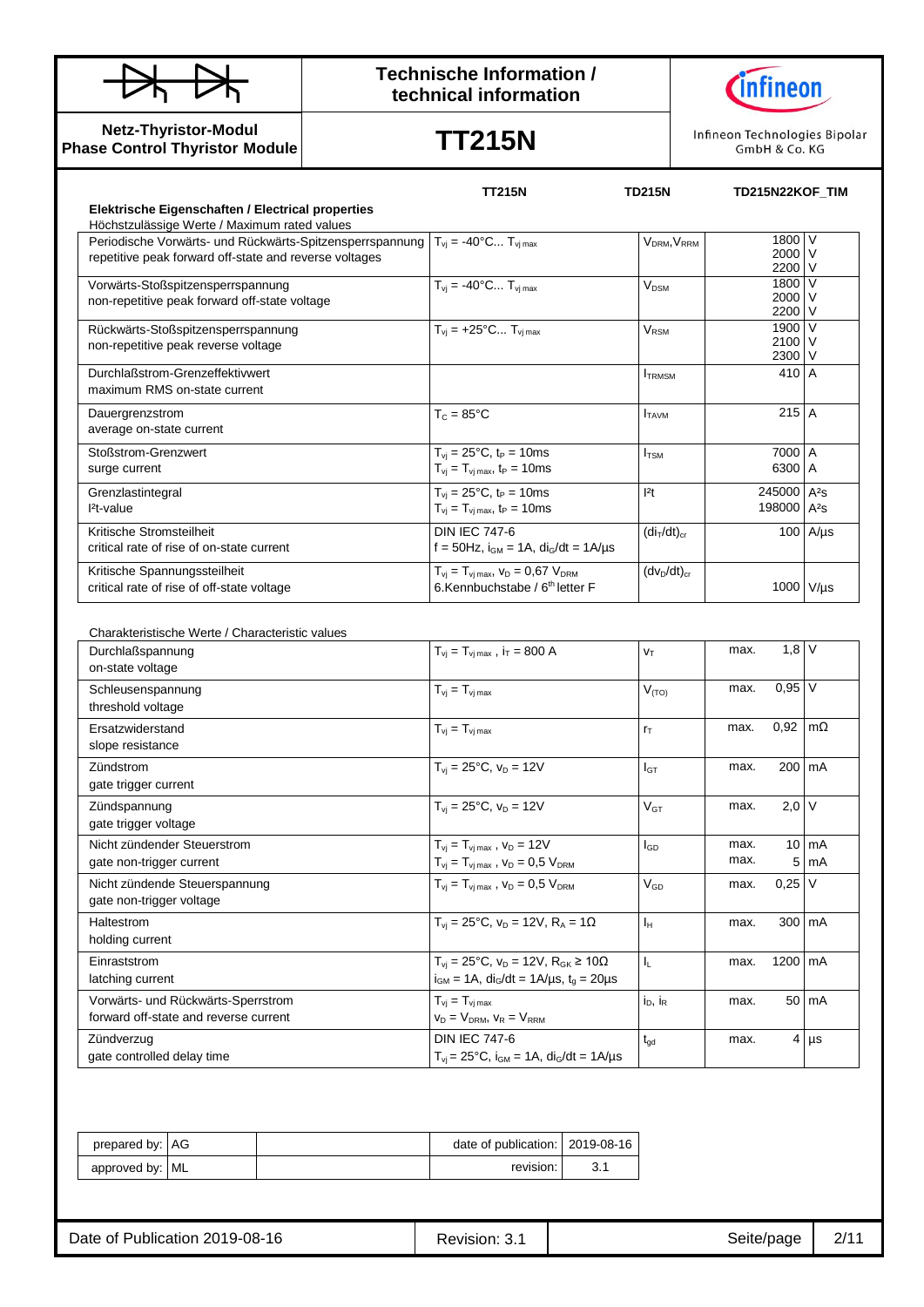



**Netz-Thyristor-Modul Phase Control Thyristor Module**

# **TT215N**

Infineon Technologies Bipolar GmbH & Co. KG

| Freiwerdezeit                                      | $T_{vi} = T_{vi \text{ max}}$ , $i_{TM} = I_{TAVM}$                                                                                                                                                   |       |      |                      |  |
|----------------------------------------------------|-------------------------------------------------------------------------------------------------------------------------------------------------------------------------------------------------------|-------|------|----------------------|--|
| circuit commutated turn-off time                   | $V_{\text{RM}}$ = 100 V, $V_{\text{DM}}$ = 0.67 $V_{\text{DRM}}$<br>$dv_D/dt = 20 \text{ V/}\mu\text{s}$ , $-d\text{i}_T/dt = 10 \text{ A/}\mu\text{s}$<br>5.Kennbuchstabe / 5 <sup>th</sup> letter O |       | typ. | $300$ $\mu s$        |  |
| Isolations-Prüfspannung<br>insulation test voltage | RMS, $f = 50$ Hz, $t = 1$ min<br>RMS, $f = 50$ Hz, $t = 1$ sec                                                                                                                                        | Vıso∟ |      | $3.0$ kV<br>$3.6$ kV |  |

| Innerer Wärmewiderstand                        | pro Modul / per Module, $\Theta = 180^\circ$ sin $\vert R_{th,IC} \vert$ |                                                      | max. | 0,065 K/W             |              |
|------------------------------------------------|--------------------------------------------------------------------------|------------------------------------------------------|------|-----------------------|--------------|
| thermal resistance, junction to case           | pro Zweig / per arm, $\Theta = 180^\circ$ sin                            |                                                      | max. | 0,130 K/W             |              |
|                                                | pro Modul / per Module, DC                                               |                                                      | max. | 0,062 K/W             |              |
|                                                | pro Zweig / per arm, DC                                                  |                                                      | max. | $0,124$ K/W           |              |
| Ubergangs-Wärmewiderstand                      | pro Modul / per Module                                                   | $R_{thCH}$                                           | max. | 0,02 K/W              |              |
| thermal resistance, case to heatsink           | pro Zweig / per arm                                                      |                                                      | max. | $0,04$ K/W            |              |
| Übergangs-Wärmewiderstand mit TIM              | pro Modul / per Module                                                   |                                                      | max. | $0.015$ K/W           |              |
| thermal resistance, case to heatsink, with TIM | pro Zweig / per arm                                                      |                                                      | max. | $0.030$ K/W           |              |
|                                                |                                                                          |                                                      |      |                       |              |
| Höchstzulässige Sperrschichttemperatur         |                                                                          | $\mathsf{T}_{\mathsf{v} \mathsf{j} \, \mathsf{max}}$ |      | 125                   | $^{\circ}$ C |
| maximum junction temperature                   |                                                                          |                                                      |      |                       |              |
| Betriebstemperatur                             |                                                                          | ${\mathsf T}_{\mathtt c}$ op                         |      | $-40+125$ $\degree$ C |              |
| operating temperature                          |                                                                          |                                                      |      |                       |              |
| Lagertemperatur                                |                                                                          | $T_{\text{stg}}$                                     |      | $-40+130$ °C          |              |
| storage temperature                            |                                                                          |                                                      |      |                       |              |
| Lagertemperatur mit TIM                        |                                                                          |                                                      |      | $+5+40$ °C            |              |
| storage temperature with TIM                   |                                                                          |                                                      |      |                       |              |

#### **Mechanische Eigenschaften / Mechanical properties**

| Gehäuse, siehe Anlage                       |                                           |                |      | Seite 3     |                  |
|---------------------------------------------|-------------------------------------------|----------------|------|-------------|------------------|
| case, see annex                             |                                           |                |      | page 3      |                  |
| Si-Element mit Druckkontakt                 |                                           |                |      |             |                  |
| Si-pellet with pressure contact             |                                           |                |      |             |                  |
| Innere Isolation                            | Basisisolierung (Schutzklasse 1, EN61140) |                |      | <b>AIN</b>  |                  |
| internal insulation                         | Basic insulation (class 1, IEC61140)      |                |      |             |                  |
| Anzugsdrehmoment für mechanische Anschlüsse | Toleranz / Tolerance ± 15%                | M1             |      | 5           | Nm               |
| mounting torque                             |                                           |                |      |             |                  |
| Anzugsdrehmoment für elektrische Anschlüsse | Toleranz / Tolerance ± 10%                | M <sub>2</sub> |      | 12          | Nm               |
| terminal connection torque                  |                                           |                |      |             |                  |
| Steueranschlüsse                            | DIN 46 244                                |                |      | A 2,8 x 0,8 |                  |
| control terminals                           |                                           |                |      |             |                  |
| Gewicht                                     |                                           | G              | typ. | 800         | g                |
| weight                                      |                                           |                |      |             |                  |
| Kriechstrecke                               |                                           |                |      | 17          | mm               |
| creepage distance                           |                                           |                |      |             |                  |
| Schwingfestigkeit                           | $f = 50$ Hz                               |                |      | 50          | m/s <sup>2</sup> |
| vibration resistance                        |                                           |                |      |             |                  |
|                                             | file-No.                                  |                |      | E 83335     |                  |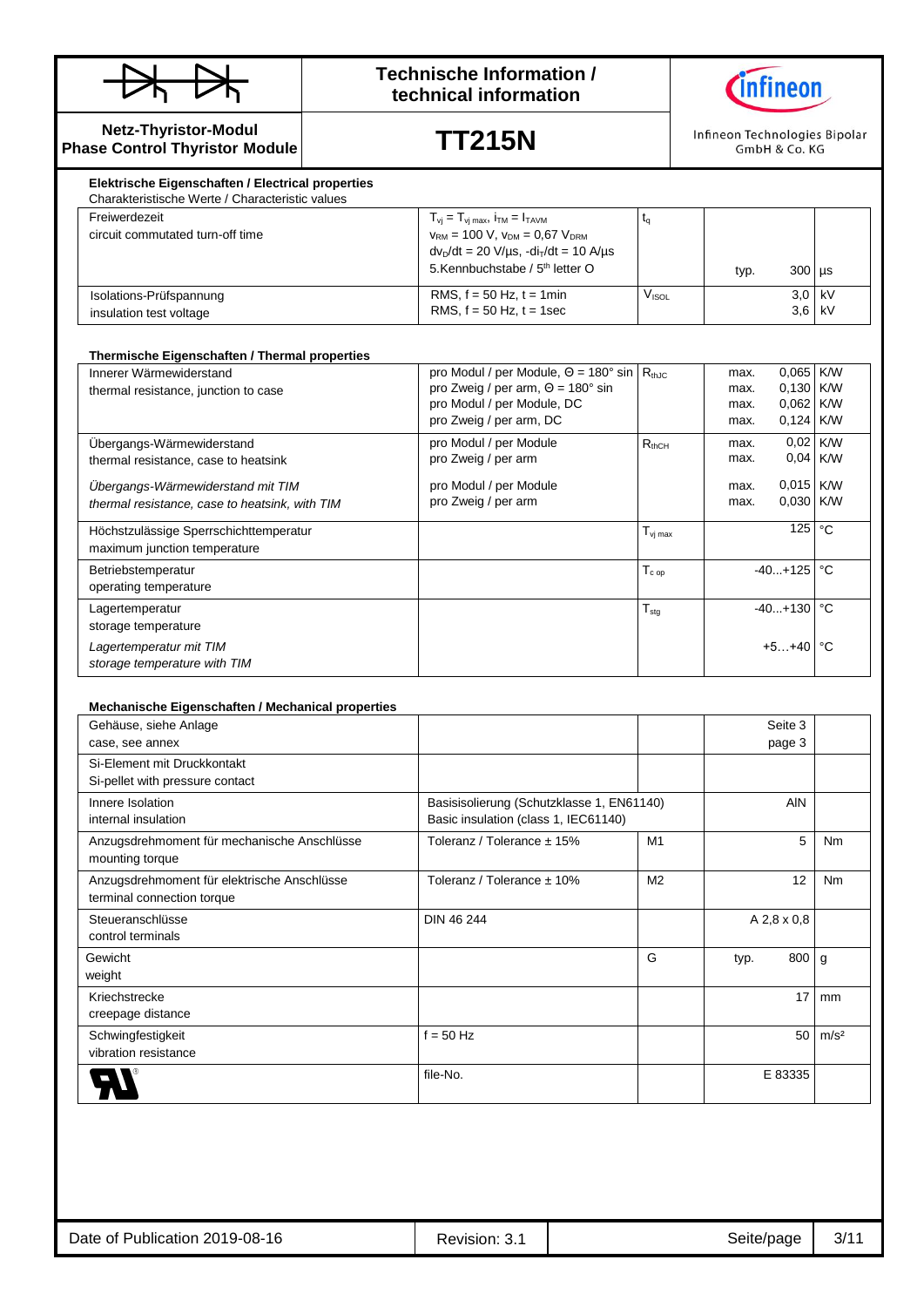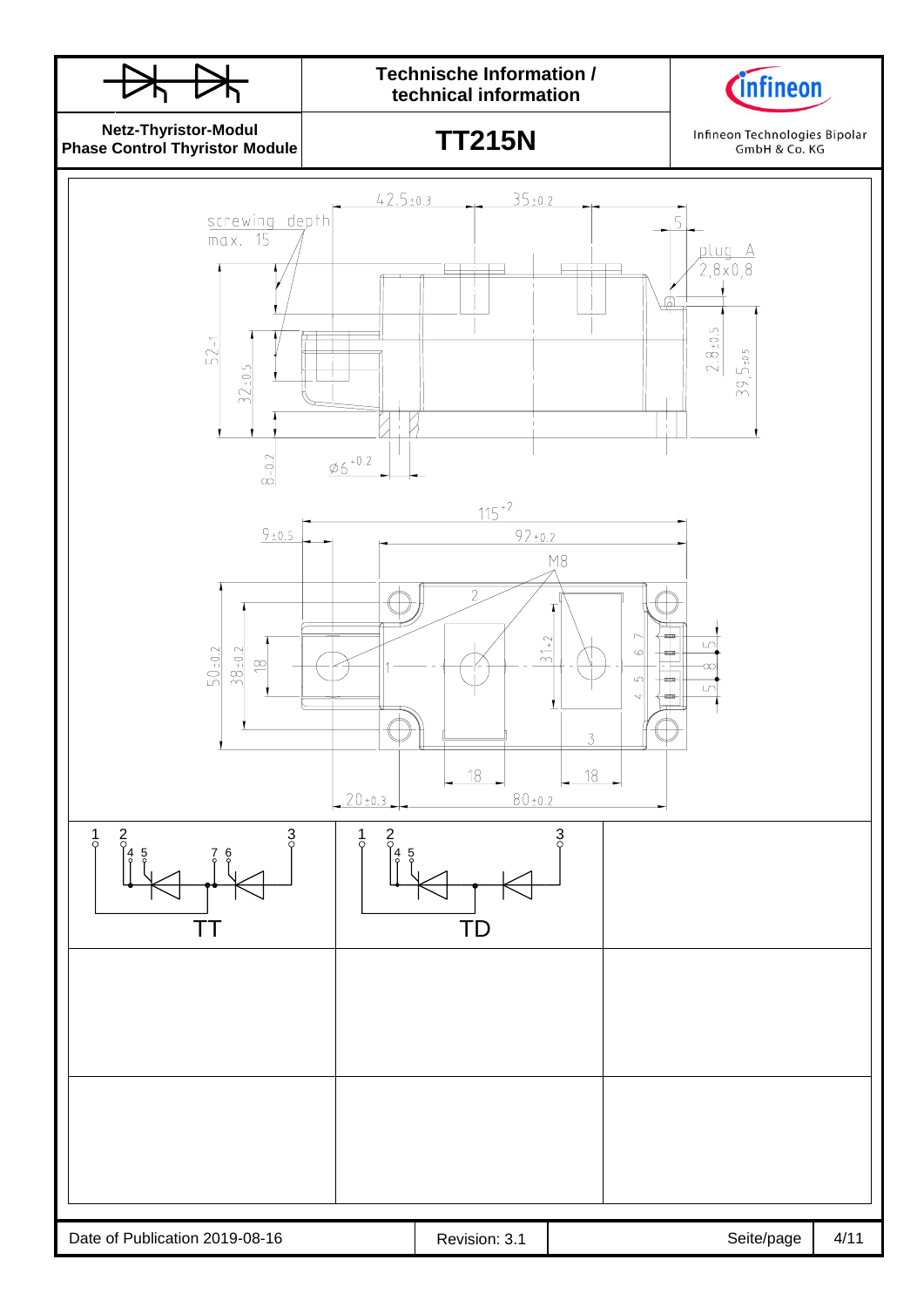

**Netz-Thyristor-Modul Phase Control Thyristor Module**

**TT215N**

Infineon Technologies Bipolar GmbH & Co. KG

| Analytische Elemente des transienten Wärmewiderstandes $Z_{th,0}$ für DC<br>Analytical elements of transient thermal impedance $Z_{thJC}$ for DC |        |        |        |        |        |   |  |
|--------------------------------------------------------------------------------------------------------------------------------------------------|--------|--------|--------|--------|--------|---|--|
| Pos. n                                                                                                                                           | 1      | 2      | 3      | 4      | 5      | 6 |  |
| $R_{\text{thn}}$ [K/W]                                                                                                                           | 0,0426 | 0,0429 | 0,0257 | 0,0097 | 0,0031 |   |  |
| $T_n$ [S]                                                                                                                                        | 3,06   | 0,61   | 0,11   | 0,008  | 0,0009 |   |  |
| $Z_{thJC} = \sum_{n=1}^{n_{max}} R_{thn} \left( 1 - e^{\frac{-t}{\tau_n}} \right)$<br>Analytische Funktion / Analytical function:                |        |        |        |        |        |   |  |

| Erhöhung des $Z_{th,DC}$ bei Sinus und Rechteckströmen mit unterschiedlichen Stromflusswinkeln $\Theta$    |
|------------------------------------------------------------------------------------------------------------|
| Rise of $Z_{th,DC}$ for sinewave and rectangular current with different current conduction angles $\Theta$ |
| $\Delta Z_{\text{th}}$ o rec / $\Delta Z_{\text{th}}$ o sin                                                |

|                                     | $\Theta = 180^\circ$ | $\Theta = 120^\circ$ | $\Theta = 90^\circ$ | $\Theta = 60^\circ$ | $\Theta = 30^\circ$ |
|-------------------------------------|----------------------|----------------------|---------------------|---------------------|---------------------|
| $\Delta Z$ th $\odot$ rec<br>[K/W]  | 0,01007              | 0,01655              | 0,02161             | 0,02981             | 0,04541             |
| $\Delta Z$ th $\Theta$ sin<br>[K/W] | 0,00601              | 0,00869              | 0,01236             | 0,01905             | 0,03519             |

 $Z$ th Θ rec =  $Z$ th DC +  $\Delta Z$ th Θ rec  $Z$ th Θ sin =  $Z$ th DC +  $\Delta Z$ th Θ sin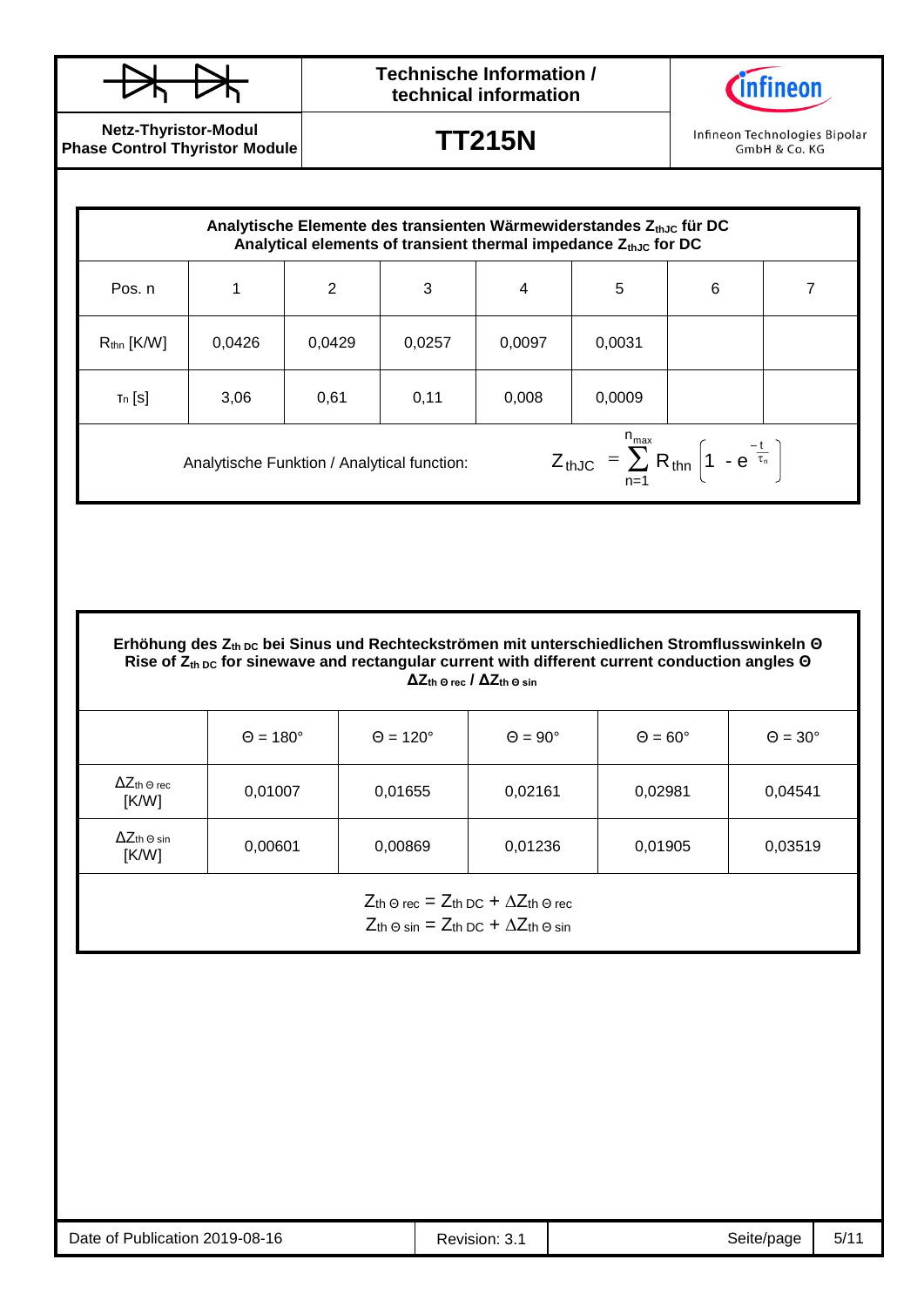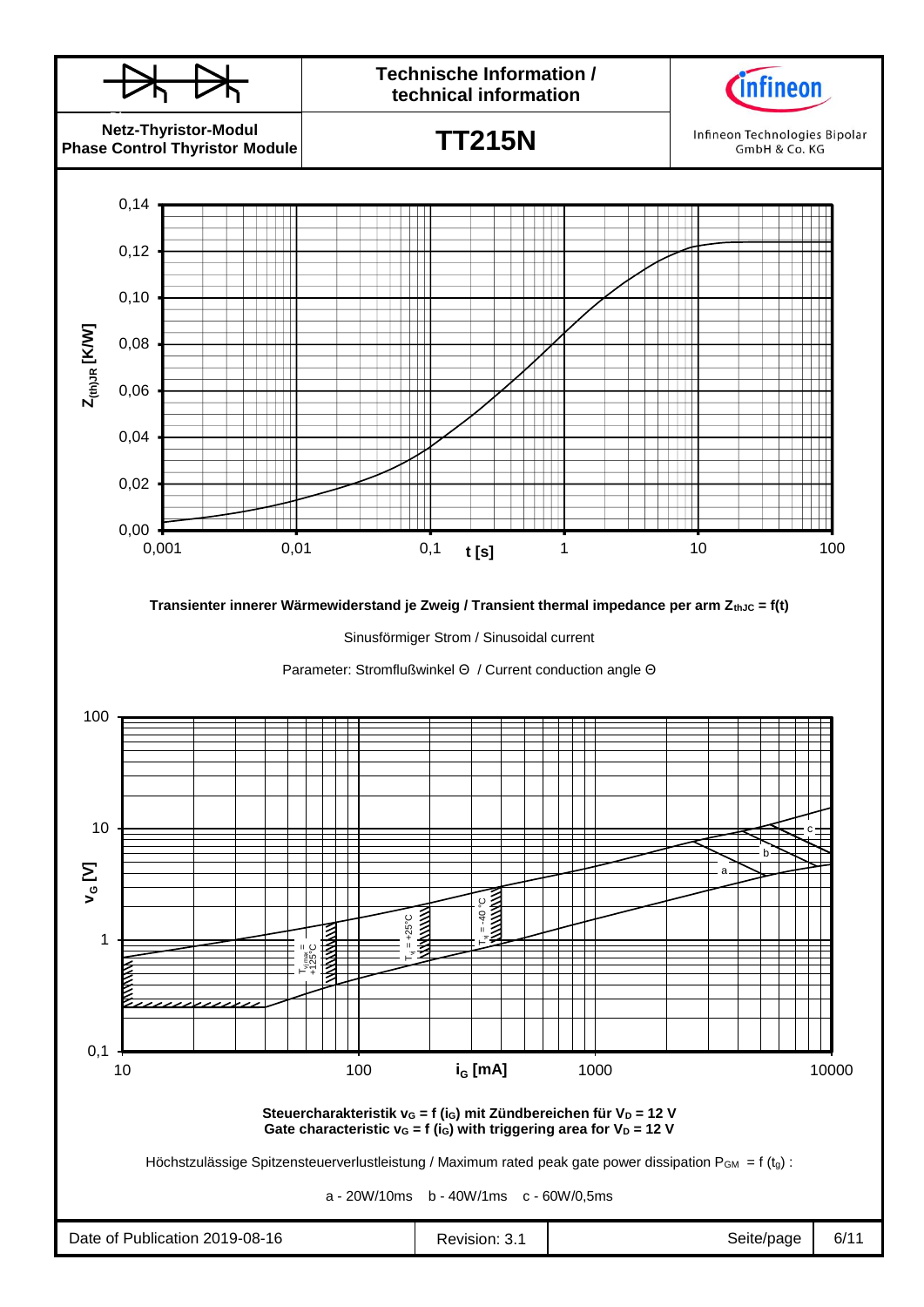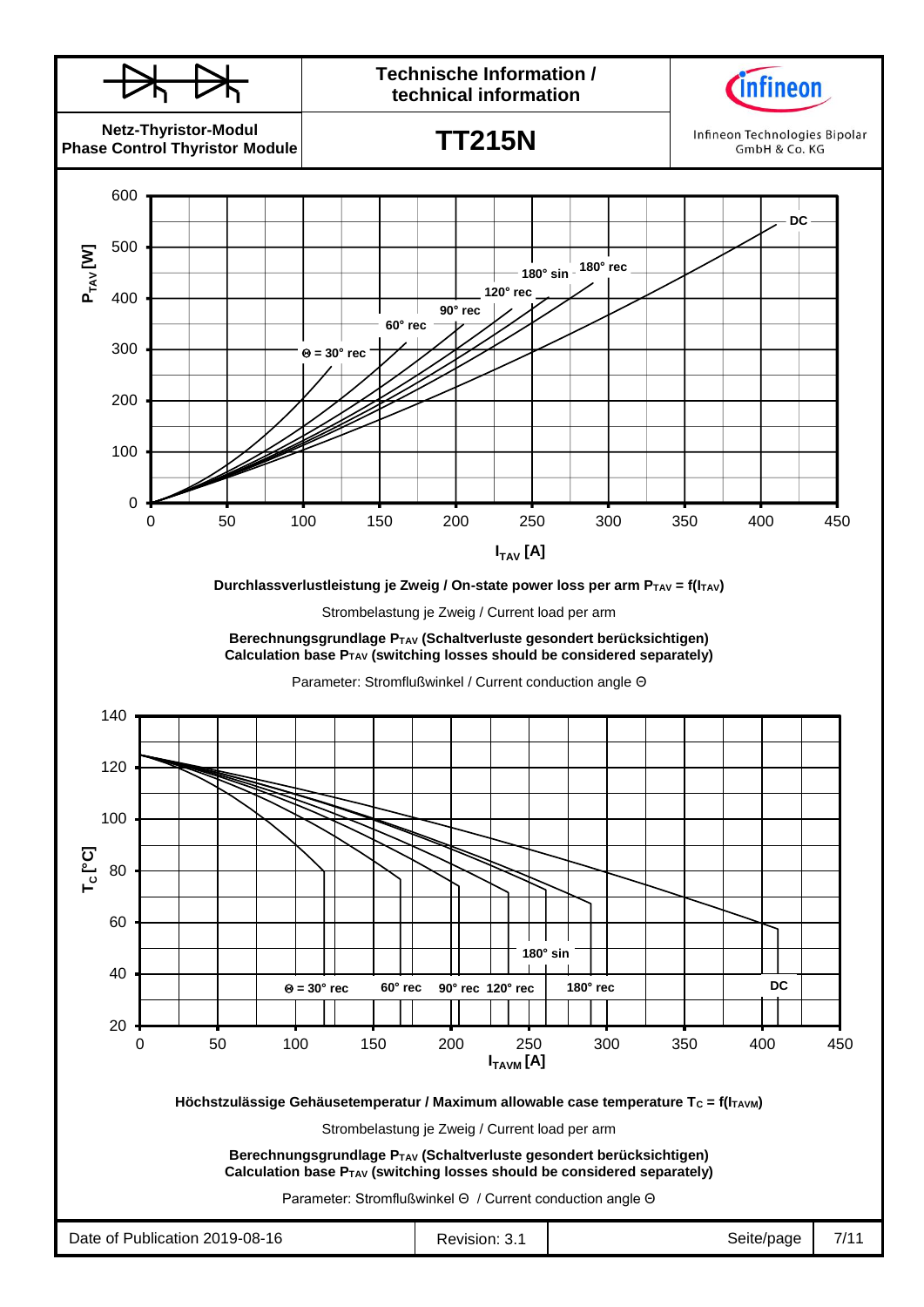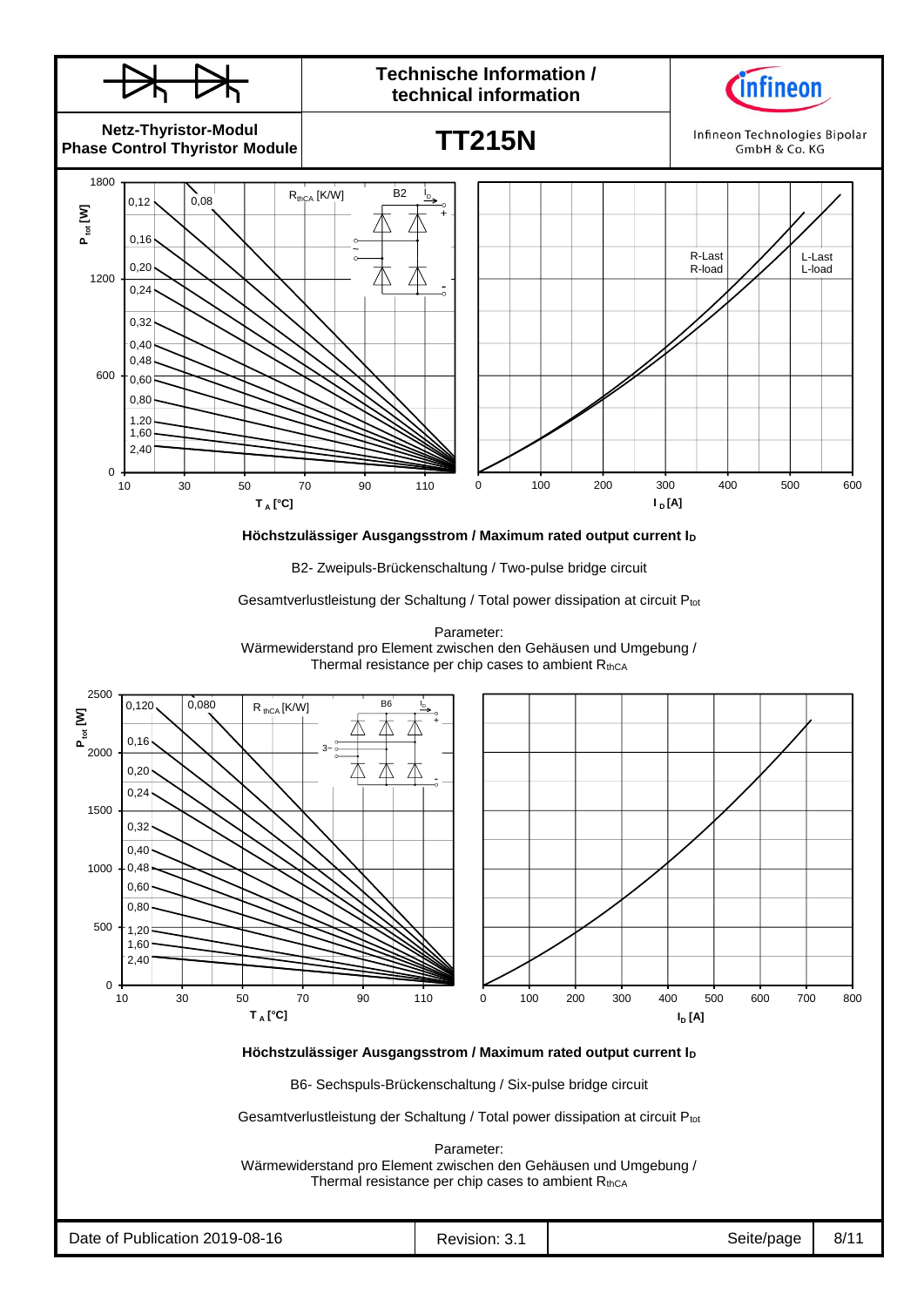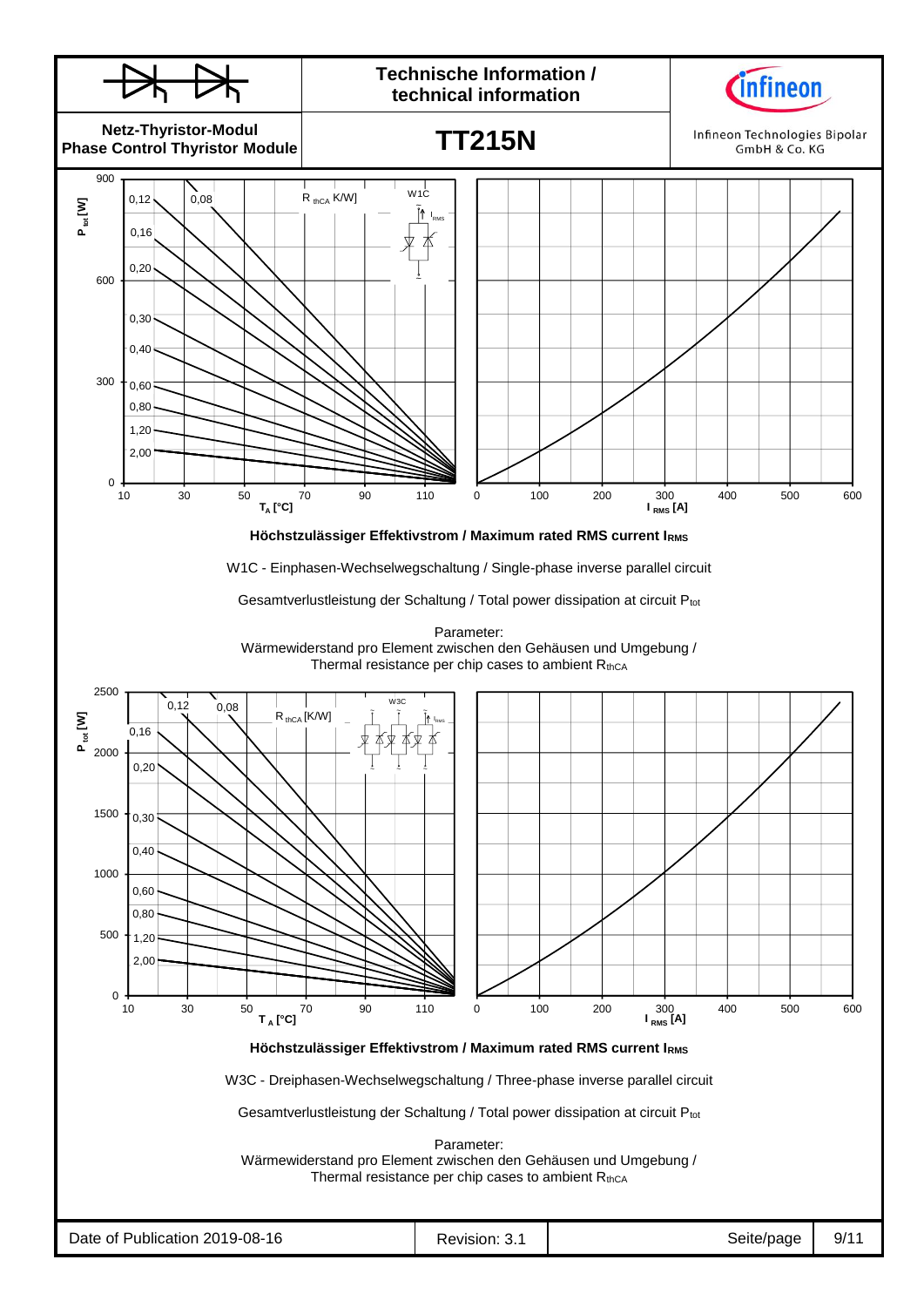